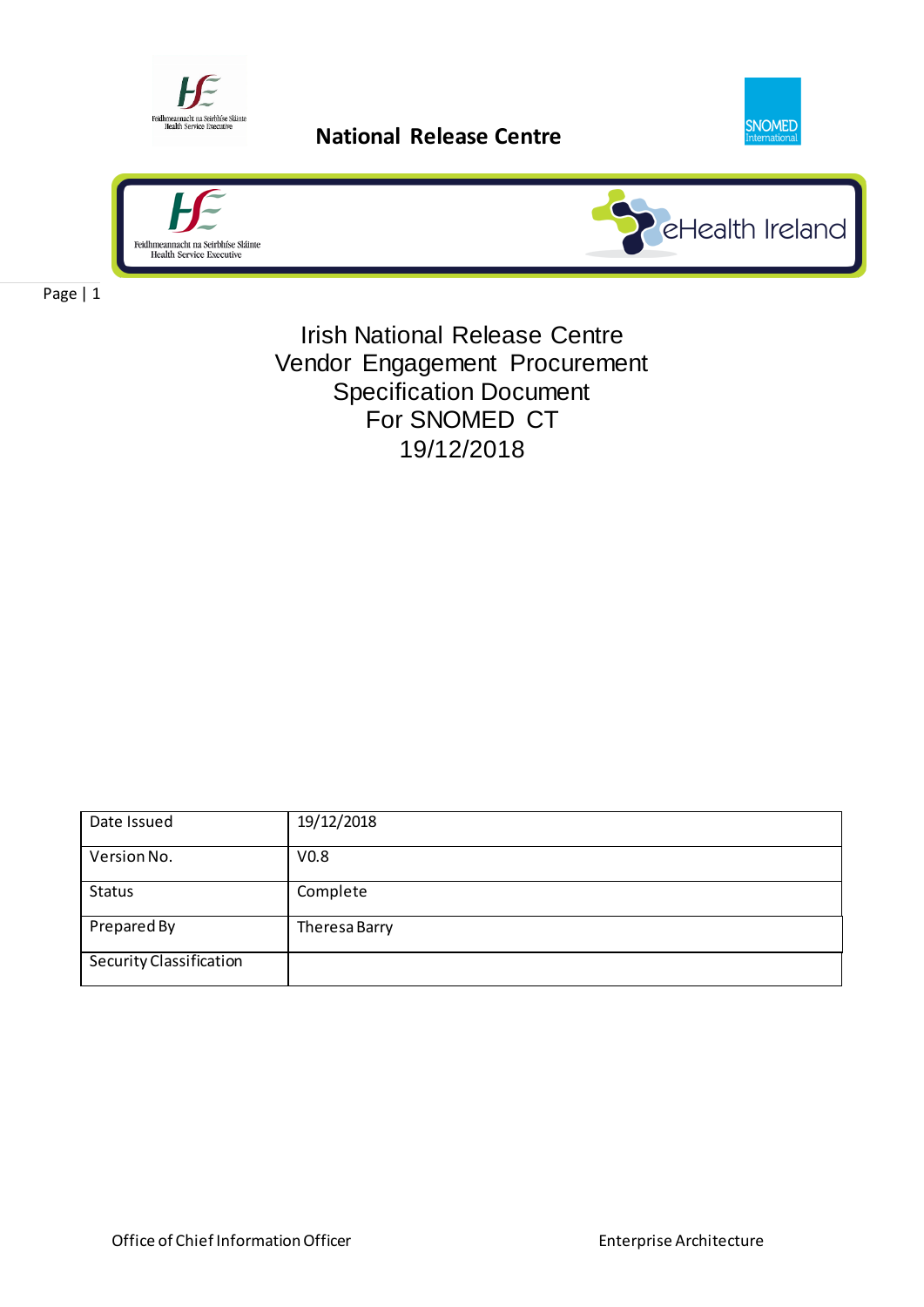



### **Document Control**

#### **Revision History**

| Page $ 2$ | <b>Version</b>   | <b>Author</b>                  | <b>Date</b> | <b>Changes</b> |
|-----------|------------------|--------------------------------|-------------|----------------|
|           | V <sub>0.1</sub> | Theresa Barry                  | 02/09/2018  |                |
|           | V <sub>0.2</sub> | Rory Davidson                  | 18/09/2018  |                |
|           | V <sub>0.3</sub> | lan Green                      | 19/09/2018  |                |
|           | V <sub>0.4</sub> | Theresa Barry                  | 30/09/2018  |                |
|           | V <sub>0.5</sub> | Theresa Barry                  | 12/11/2018  |                |
|           | V <sub>0.6</sub> | Theresa Barry                  | 13/12/2018  |                |
|           | V <sub>0.7</sub> | Brian Dunne and<br>Mary Gaskin | 14/12/2018  |                |
|           | V <sub>0.8</sub> | Theresa Barry                  | 18/12/2018  |                |
|           | V <sub>0.9</sub> | Theresa Barry                  | 06/02/2019  |                |

#### **Approvals**

| <b>Name</b>                                                         | <b>Latest Version Signed off</b> | <b>Sign off Date</b> |
|---------------------------------------------------------------------|----------------------------------|----------------------|
| <b>SNOMED Governance Group</b><br>(Appendix 1)                      | 06/02/2019                       | 06/02/2019           |
| <b>Rory Davidson &amp; Ian Green</b><br><b>SNOMED International</b> | 19/08/2018                       | 19/09/2018           |

#### **References**

| <b>Document Name</b>                                                                      | Document Link eHealth Ireland |
|-------------------------------------------------------------------------------------------|-------------------------------|
| National Release Centre<br>Vendor Engagement Procurement<br><b>Specification Document</b> |                               |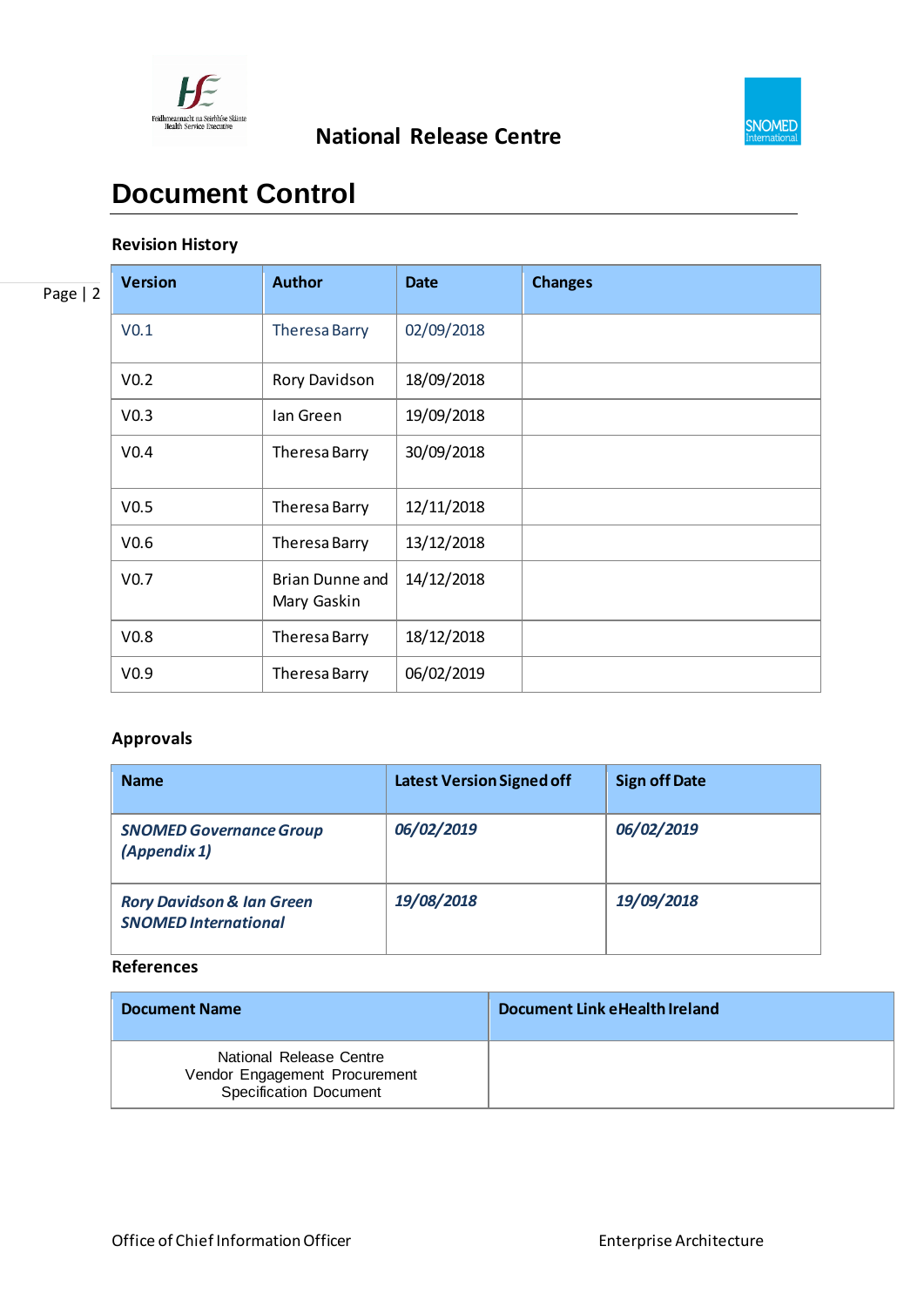

# Feighth and Service Executive<br>
Health Service Executive<br> **National Release Centre**



|           | <b>SCT-001</b> | The system must Incorporate SNOMED CT as the primary, clinical terminology in<br>the EHR/ICT solution including the international edition, national edition, and any<br>relevant local extensions, including mappings to other classifications/terminologies<br>as per HIQA's recommendation. |
|-----------|----------------|-----------------------------------------------------------------------------------------------------------------------------------------------------------------------------------------------------------------------------------------------------------------------------------------------|
|           | <b>SCT-002</b> | The system must exclude inappropriate content                                                                                                                                                                                                                                                 |
|           |                | Certain terms must not be browsable or selectable in any clinical context as the                                                                                                                                                                                                              |
| Page $ 3$ |                | primary code to record a clinical finding or procedure.                                                                                                                                                                                                                                       |
|           |                | Examples of SNOMED CT terms (except in a post-coordinating context) that                                                                                                                                                                                                                      |
|           |                | should be excluded:                                                                                                                                                                                                                                                                           |
|           |                |                                                                                                                                                                                                                                                                                               |
|           |                | Navigational terms - (e.g. Poisoning / Injury)                                                                                                                                                                                                                                                |
|           |                | Organisms - (e.g. Salmonella)                                                                                                                                                                                                                                                                 |
|           |                | SNOMED Attributes - (e.g. Cuff deflated)                                                                                                                                                                                                                                                      |
|           |                | Record artefacts - (e.g. Kick chart)                                                                                                                                                                                                                                                          |
|           |                | Physical forces - (e.g. High temperature)                                                                                                                                                                                                                                                     |
|           |                | Action qualifiers - (e.g. Cryosurgery)                                                                                                                                                                                                                                                        |
|           |                | Only appropriate SNOMED CT hierarchical terms must be available. Suppressing                                                                                                                                                                                                                  |
|           |                | top level hierarchical terms from appearing for selection - including when no user                                                                                                                                                                                                            |
|           |                | configurable contextual filters are applied - is very strongly recommended.                                                                                                                                                                                                                   |
|           | <b>SCT-003</b> | The system must exclude inactive concepts & descriptions                                                                                                                                                                                                                                      |
|           |                | The system must allow for those SNOMED CT concepts that are inactive should                                                                                                                                                                                                                   |
|           |                | not be browsable or selectable by the user when picking codes. System to allow                                                                                                                                                                                                                |
|           |                | the user to visualise inactive codes only under certain circumstance e.g. reports.                                                                                                                                                                                                            |
|           | <b>SCT-004</b> | The system must present only SNOMED CT concepts and descriptions                                                                                                                                                                                                                              |
|           |                | relevant to context                                                                                                                                                                                                                                                                           |
|           |                | The system must only include those SNOMED CT concepts and descriptions that                                                                                                                                                                                                                   |
|           |                | are relevant to the clinician's current context of work. Avoiding irrelevant concepts                                                                                                                                                                                                         |
|           |                | and descriptions will help reduce the workload on the clinician and make it easier                                                                                                                                                                                                            |
|           |                | to find the desired term.                                                                                                                                                                                                                                                                     |
|           |                | The context setting should be done automatically by the system when it is clear                                                                                                                                                                                                               |
|           |                | that the items for a particular field should be restricted e.g. A field for procedures.                                                                                                                                                                                                       |
|           |                | Context setting to be set on factors such as clinical specialities, healthcare provider                                                                                                                                                                                                       |
|           |                | (e.g. consultant or GP), and corporate requirements where different clinical                                                                                                                                                                                                                  |
|           |                | practices may have different requirements for clinical data input and selection                                                                                                                                                                                                               |
|           | <b>SCT-005</b> | The system must use plain English in the user interface                                                                                                                                                                                                                                       |
|           |                | The system must not use SNOMED CT concept model words or phrases in the                                                                                                                                                                                                                       |
|           |                | user interface. Most users will not be familiar with this and won't necessarily                                                                                                                                                                                                               |
|           |                | understand it. The following are examples of SNOMED CT words or phrases that                                                                                                                                                                                                                  |
|           |                | most users will not understand e.g.                                                                                                                                                                                                                                                           |
|           |                |                                                                                                                                                                                                                                                                                               |
|           |                | Preferred term                                                                                                                                                                                                                                                                                |
|           |                | Synonym                                                                                                                                                                                                                                                                                       |
|           |                | Concept ID                                                                                                                                                                                                                                                                                    |
|           |                | Concept                                                                                                                                                                                                                                                                                       |
|           |                | Fully specified name                                                                                                                                                                                                                                                                          |
|           |                |                                                                                                                                                                                                                                                                                               |
|           | <b>SCT-006</b> | The system must only display the results descriptions which have a language                                                                                                                                                                                                                   |
|           |                | acceptability flag in the Irish English language reference.                                                                                                                                                                                                                                   |
|           | <b>SCT-007</b> | The system must ensure that all inactivated concepts, descriptions and                                                                                                                                                                                                                        |
|           |                | relationships remain available to support querying over historical clinical data.                                                                                                                                                                                                             |
|           | <b>SCT-008</b> | The system must ensure it is clear which text entry fields are for data input                                                                                                                                                                                                                 |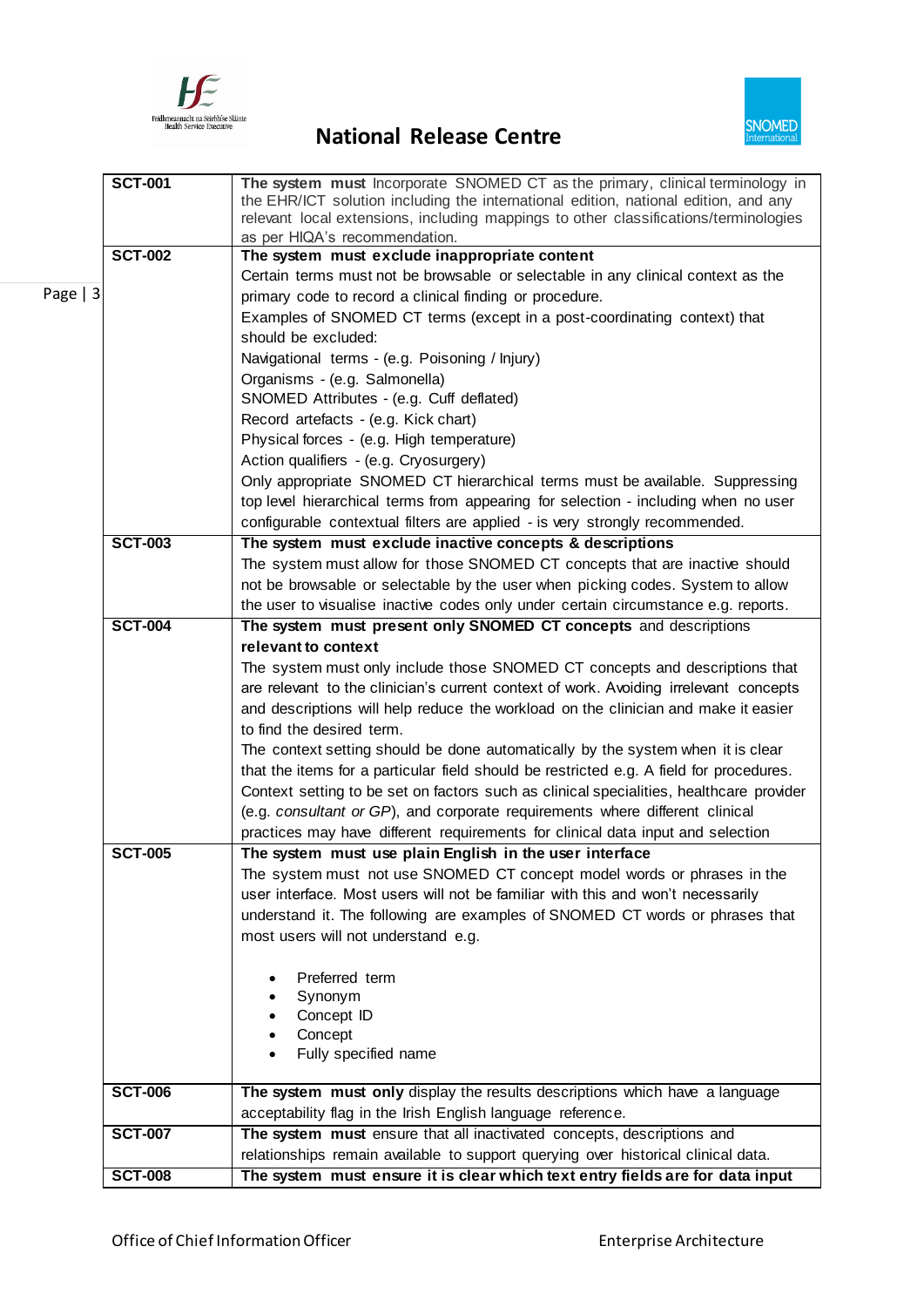

# Feighth and Service Executive<br>
Health Service Executive<br> **National Release Centre**



|            |                | System to clearly distinguish in the user interface between those fields which are                                                                      |
|------------|----------------|---------------------------------------------------------------------------------------------------------------------------------------------------------|
|            |                | for SNOMED CT data input and those which are not (e.g. normal text entry fields).                                                                       |
|            |                | The SNOMED CT search entry field should be placed where the user can easily                                                                             |
|            |                | find it.                                                                                                                                                |
|            |                | If users recognise in advance that a field is designated for SNOMED CT data, they                                                                       |
|            |                | can modify their typing behaviour accordingly.                                                                                                          |
| Page $ 4 $ | <b>SCT-009</b> | The system should ensure that the text entry field can hold sufficient                                                                                  |
|            |                | characters                                                                                                                                              |
|            |                |                                                                                                                                                         |
|            |                | The text entry field should be able to display at least 60 characters and hold up to                                                                    |
|            |                | 255 characters in total. If the user types beyond the 60 character visible limit, the                                                                   |
|            |                | field scrolls from left-to-right (but without a scroll bar), in order to ensure that the<br>last character that the user has typed is visible.          |
|            |                |                                                                                                                                                         |
|            |                | The user should be able to direct the curser to the beginning of the search string                                                                      |
|            | <b>SCT-010</b> | by using the keyboard.                                                                                                                                  |
|            |                | The system should ensure searching in the following manner; three                                                                                       |
|            |                | character minimum                                                                                                                                       |
|            |                | The search to only be triggered after the user has entered a minimum of three valid                                                                     |
|            |                | characters in the search term. These characters to not be whitespace or blank<br>characters                                                             |
|            | <b>SCT-011</b> |                                                                                                                                                         |
|            |                | The system must allow the entry of single or multiple search tokens<br>The user to be able to enter either single (e.g. diab) or multiple (e.g. com acq |
|            |                | pneu) search tokens.                                                                                                                                    |
|            | <b>SCT-012</b> | The system must allow for search token order independent                                                                                                |
|            |                | The users to be able to enter search tokens in any order (e.g. fract ankle and                                                                          |
|            |                | ankle fract) and return the same results).                                                                                                              |
|            | <b>SCT-013</b> | The system must not require the user to enter wildcard characters to enable                                                                             |
|            |                | partial matching                                                                                                                                        |
|            |                | The user to not have to add any wildcard characters or symbols to the search                                                                            |
|            |                | string to denote partial matching. Partial matching should be enabled by default                                                                        |
|            | <b>SCT-014</b> | The system must offer case-insensitivity                                                                                                                |
|            |                | The system to not require the user to have to apply capitals or lower-case letters to                                                                   |
|            |                | search terms                                                                                                                                            |
|            | <b>SCT-015</b> | The system must allow for searching by SNOMED CT code                                                                                                   |
|            |                | System to provide the ability for users to search by SNOMED CT code.                                                                                    |
|            | <b>SCT-016</b> | The system must allow for copy and pasting                                                                                                              |
|            |                | System to allow the user to copy and then paste text into the search field or                                                                           |
|            |                | Concept ID (for example from a guidance document).                                                                                                      |
|            | <b>SCT-017</b> | The system must manage International characters                                                                                                         |
|            |                | System to convert international characters to English equivalent. Where a search                                                                        |
|            |                | term is entered for example Sjög in order to locate the SNOMED CT concept                                                                               |
|            |                | Sjögren-Larsson syndrome (disorder), system to recognise ö as o and present                                                                             |
|            |                | the user with Sjogren Larsson syndrome                                                                                                                  |
|            | <b>SCT-018</b> | The system should allow for replacing of foreign characters with English                                                                                |
|            |                | ones                                                                                                                                                    |
|            |                | Users to also be able to search without having to enter foreign characters where a                                                                      |
|            |                | SNOMED CT description contains them                                                                                                                     |
|            | <b>SCT-019</b> | The system should handle entered superscript and subscript characters                                                                                   |
|            |                | The system to be able to recognise and return results where the user types in or                                                                        |
|            |                | copy & pastes superscript or subscript characters in their search term                                                                                  |
|            |                |                                                                                                                                                         |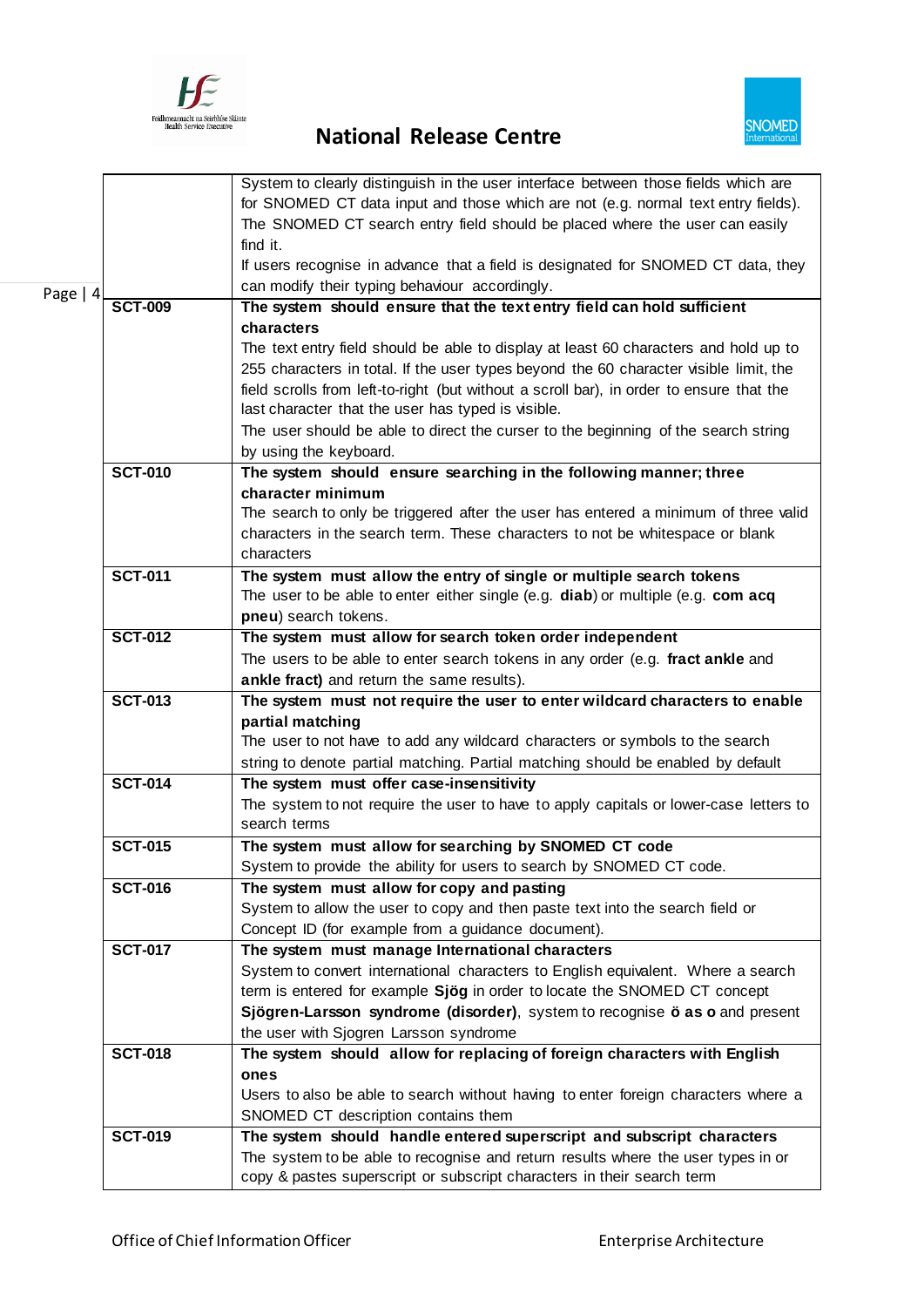

# Feidhmeannacht na Seithtise Stäme<br>
Rational Release Centre



|          | <b>SCT-020</b> | The system should provide progressive matching (performance permitting)             |
|----------|----------------|-------------------------------------------------------------------------------------|
|          |                | Progressive matching (where results are returned for each successive character      |
|          |                | that the user types in) to be provided where it does not impact performance         |
|          | <b>SCT-021</b> | The system should provide auto-completion as a user option                          |
|          |                | Auto-completion offers suggestions to finish the words being typed in by the user.  |
|          |                | In some cases it can improve the user experience of searching by reducing the       |
| Page   5 |                | number of keystrokes a user has to make and to help reassure them that the          |
|          |                | system "understands" their intentions.                                              |
|          |                | Where this feature is offered it is recommended that it is possible for the user to |
|          |                | switch this off if this is not their preferred approach.                            |
|          | <b>SCT-022</b> | The system must allow for multiple search options                                   |
|          |                |                                                                                     |
|          |                | If additional search options are provided, these to be offered as an advanced       |
|          |                | function. These can be made available through various techniques such as            |
|          |                | function keys and on-screen icons; and should be consistent with the general UI     |
|          |                | approach in the application.                                                        |
|          | <b>SCT-023</b> | The system must provide favourites and/or frequently used terms                     |
|          |                | System to provide commonly used SNOMED CT descriptions.                             |
|          |                | These may include:                                                                  |
|          |                | Terms chosen by the user (eg. highlighting a term is a favourite)<br>$\bullet$      |
|          |                | Frequently used terms<br>$\bullet$                                                  |
|          |                | Recently used terms<br>$\bullet$                                                    |
|          |                | Local Department / Specialty terms provided at configuration<br>$\bullet$           |
|          |                | Conduit terms - a term that acts as a link to a collections of other terms          |
|          |                | (e.g. the term "eczema" could provide the user with a list of all SNOMED            |
|          |                | CT eczema terms)                                                                    |
|          | <b>SCT-024</b> | The system must allow for where multiple search terms are entered apply the         |
|          |                | <b>AND operator</b>                                                                 |
|          |                | When multiple search terms are entered (e.g. prod cough) the system to match        |
|          |                | terms that contain both tokens prod and cough. System to not return results for     |
|          |                |                                                                                     |
|          |                |                                                                                     |
|          |                | each of the single tokens.                                                          |
|          | <b>SCT-025</b> | The system must allow for search STARTS WITH matching for each search               |
|          |                | token                                                                               |
|          |                | System to return results that match with the start with entered search token.       |
|          |                | For example, when pneu is entered the system to search for terms starting with      |
|          |                | pneu and not terms that contain or end with pneu.                                   |
|          | <b>SCT-026</b> | The system must allow for the following search function                             |
|          |                | Option 1                                                                            |
|          |                | Return all lexically matching concept descriptions                                  |
|          |                | All returned results to be SNOMED CT concept descriptions that lexically match      |
|          |                | the entered search term. For example, if urinary infection is entered then all      |
|          |                | concept descriptions containing terms starting with urinary and infection will be   |
|          |                | returned as a matched result.                                                       |
|          |                | This means that several descriptions for a single concept could be returned in the  |
|          |                | results list significantly increasing the number of results returned. E.g. acu sin  |
|          |                | could return the following:                                                         |
|          |                | Acute sinusitis                                                                     |
|          |                | Acute inflammation of sinus                                                         |
|          |                | Acute inflammation of nasal sinus                                                   |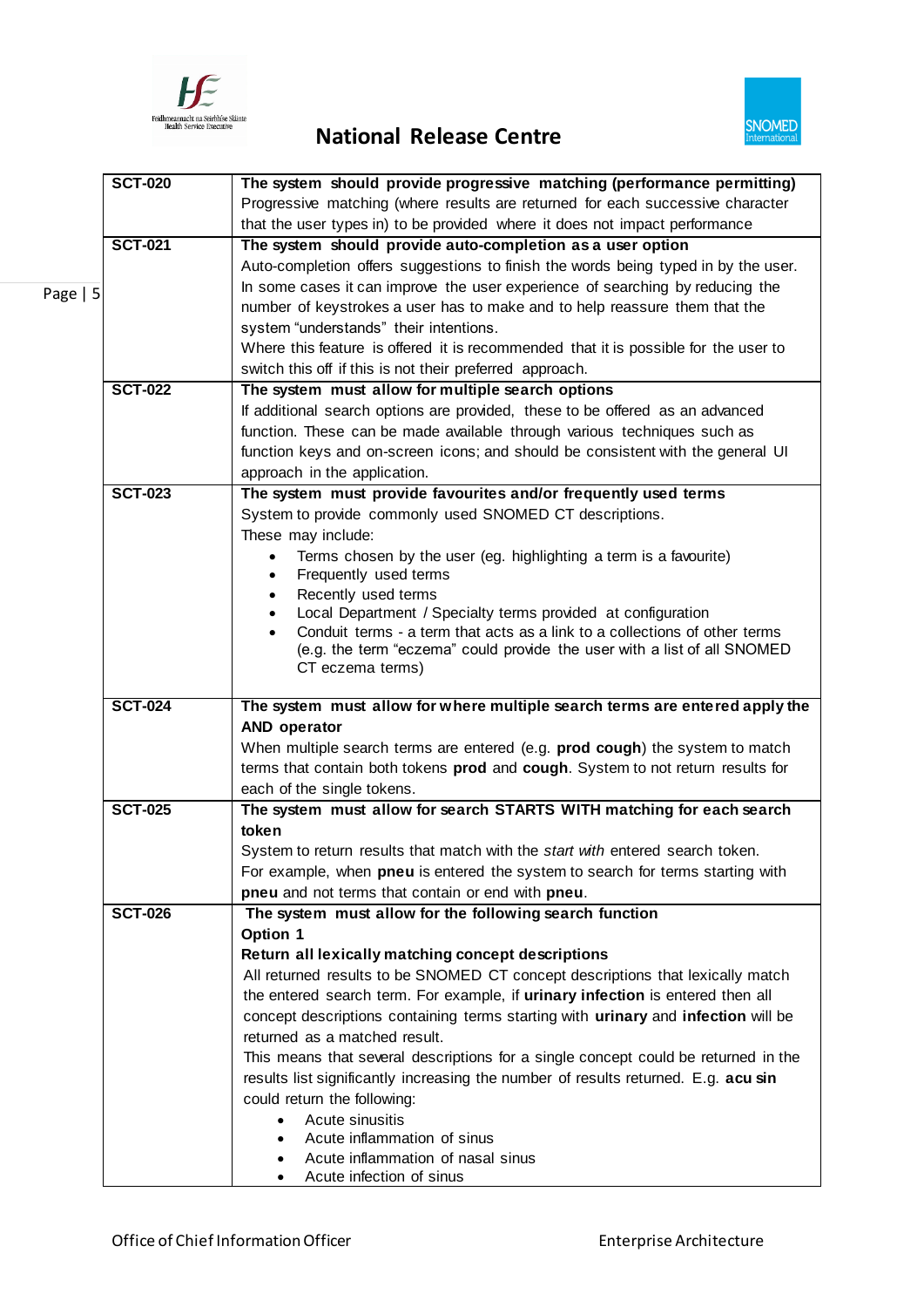



|            |                | The system could assist the user experience by highlighting (for example through<br>colour) those descriptions of the same concept if the user selects one description. |
|------------|----------------|-------------------------------------------------------------------------------------------------------------------------------------------------------------------------|
|            |                | Option 2<br>Return one description per unique concept where that concept has at least                                                                                   |
| Page $  6$ |                | one lexically matching description<br>In this option, one result per unique single concept is displayed. The result<br>Description may be one of the following:-        |
|            |                | • Preferred term (note this may not contain any of the search text)<br>• Fully Specified Name                                                                           |
|            |                | • Synonym that is lexically closest to the search term (e.g. lowest Levenshtein<br>distance from the search term)                                                       |
|            |                | The above items could also be prefixed with additional information, such as the<br>SNOMED CT hierarchy (taken from the Fully Specified Name)                            |
|            | SCT-           | The system must provide for word equivalence matching                                                                                                                   |
|            | 027            | The system to, by default (without any user prompting), perform word equivalence                                                                                        |
|            |                | matching. By using the other descriptions and terms for a given concept,                                                                                                |
|            |                | equivalent terms could be included in the results list. For example, if a clinician                                                                                     |
|            |                | enters 'nose boil' the equivalent term 'nasal furuncle' could also be provided in                                                                                       |
|            |                | the results.                                                                                                                                                            |
|            |                | As well as working for complete terms or phrases, the equivalence matching to                                                                                           |
|            |                | also work for single input words. For example, the term 'rupture of cervix' could                                                                                       |
|            |                | also return the equivalent 'tear of cervix' as the equivalence tables could                                                                                             |
|            |                | recognise that the single words 'tear' and 'rupture' are equivalent.                                                                                                    |
|            | <b>SCT-028</b> | The system should allow for highlighting the use of word equivalence<br>matching by the system                                                                          |
|            |                | When word equivalence matching is used, it may appear to users that it "breaks"                                                                                         |
|            |                | the normal matching applied. For example, a result may appear that does not                                                                                             |
|            |                | resemble the entered search text (e.g. they enter kidney failure and see a result                                                                                       |
|            |                | that does not include both these terms, such as renal failure) which may cause                                                                                          |
|            |                | confusion.                                                                                                                                                              |
|            |                | System to inform users that word equivalence matching is being used by:                                                                                                 |
|            |                | Clearly indicating where word equivalence matching is being used.                                                                                                       |
|            |                | Providing a control to allow the user to choose whether equivalence                                                                                                     |
|            |                | matching is switched on or off.                                                                                                                                         |
|            | <b>SCT-029</b> | The system should Inform the user that a search is taking place                                                                                                         |
|            |                | The system to inform the user that a search is running.                                                                                                                 |
|            |                |                                                                                                                                                                         |
|            | <b>SCT-030</b> | The system should allow for the following search function; Search time                                                                                                  |
|            |                | The system should be performant enough to return the first 30 results in a given                                                                                        |
|            |                | time period (less than 1s)                                                                                                                                              |
|            | <b>SCT-031</b> | The system must allow for the t following search function; Provide a                                                                                                    |
|            |                | scrollable results list                                                                                                                                                 |
|            |                | The search results to be delivered in a small list with vertical scrolling. System to                                                                                   |
|            |                | avoid horizontal scrolling.                                                                                                                                             |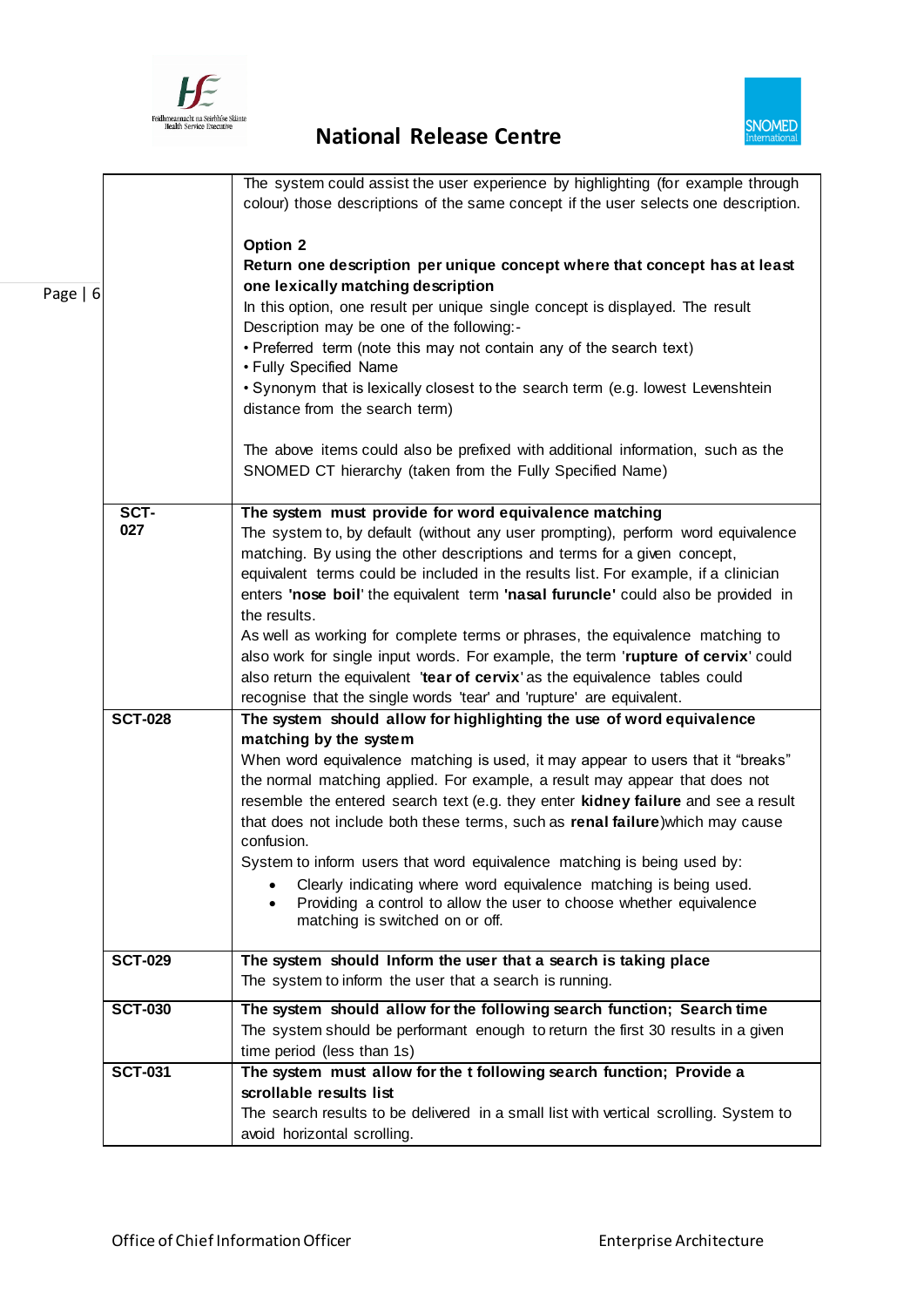

## Feidhmeannacht na Seithtise Stäme<br>
Rational Release Centre



|          | <b>SCT-032</b> | The system should allow for the following search function; Display a                                       |
|----------|----------------|------------------------------------------------------------------------------------------------------------|
|          |                | maximum of 20 results simultaneously                                                                       |
|          |                | A maximum of 20 results to be visible on screen at once with the ability to page                           |
|          |                | through for further results if necessary.                                                                  |
|          | <b>SCT-033</b> | The system should allow for the following search function; Results list width                              |
| Page   7 |                | The results list width to allow at least 60 characters in a line. If the SNOMED CT                         |
|          |                | concept exceeds this length, it should wrap onto a second line which is indented by                        |
|          |                | two characters.                                                                                            |
|          | SCT-           | The system must allow for the following search function; Displaying results                                |
|          | 034            | longer than 2 lines                                                                                        |
|          |                | Option 1                                                                                                   |
|          |                | Display the full SNOMED CT concept without truncation                                                      |
|          |                | The concept to always be displayed in full – without truncation. This would mean                           |
|          |                | that the concept should wrap to as many lines as it needs in the results list.                             |
|          |                | Wrapping to 3 lines would ensure that 94% of SNOMED CT descriptions                                        |
|          |                | (Preferred terms and Synonyms of active terms) would be displayed in full.                                 |
|          |                | Option 2                                                                                                   |
|          |                | Truncate the SNOMED CT concept                                                                             |
|          |                | If the concept text length exceeds two lines, the system to display all that it can                        |
|          |                | over the two lines and then add an ellipsis ("") at the end of the text to indicate                        |
|          |                | that it has been truncated. If this is done, the user to be given the ability to see the                   |
|          |                | concept text in full by another mechanism, such as a tool-tip or pop-up display.                           |
|          | <b>SCT-035</b> | The system must allow for the following results function; Positioning the                                  |
|          |                | results list                                                                                               |
|          |                | The results list to be located in an easily noticeable, consistent relative position. It                   |
|          |                | should not obstruct any text being entered nor distract the user to such an extent                         |
|          |                | that it obstructs the typing of further notes. The results list to be displayed next to,                   |
|          |                | or as close as possible to, the text input area (where the user entered their search                       |
|          |                | term                                                                                                       |
|          | <b>SCT-036</b> | The system should allow for the following results function; Display the                                    |
|          |                | results as a flat list                                                                                     |
|          |                | The default method for displaying the descriptions in the result list to be in the form                    |
|          |                | of a "flat list" without taxonomy. Option to display the SNOMED CT taxonomy to be                          |
|          |                | available to the user.                                                                                     |
|          | <b>SCT-037</b> | The system should allow for the following results function; Visually                                       |
|          |                | distinguishable descriptions in results list                                                               |
|          |                | System to ensure that individual terms in the results list are clearly distinguishable<br>from each other. |
|          | <b>SCT-038</b> | The system must allow for the following results function; Do not display                                   |
|          |                | SNOMED CT codes in the returned results                                                                    |
|          |                | SNOMED CT concept ids to not be displayed as part of the returned results in the                           |
|          |                | user interface as default. System to allow user configuration to enable the                                |
|          |                | SNOMED CT code to be displayed in the returned results list.                                               |
|          | <b>SCT-039</b> | The system must allow for the following results function; Provide additional                               |
|          |                | information per result                                                                                     |
|          |                | The system to allow the user to view the Fully specified name for any concept.                             |
|          | <b>SCT-040</b> | The system should allow for the following results function; Highlight search                               |
|          |                | tokens in the result                                                                                       |
|          |                | For each result displayed, the part that matches with the search term to be                                |
|          |                |                                                                                                            |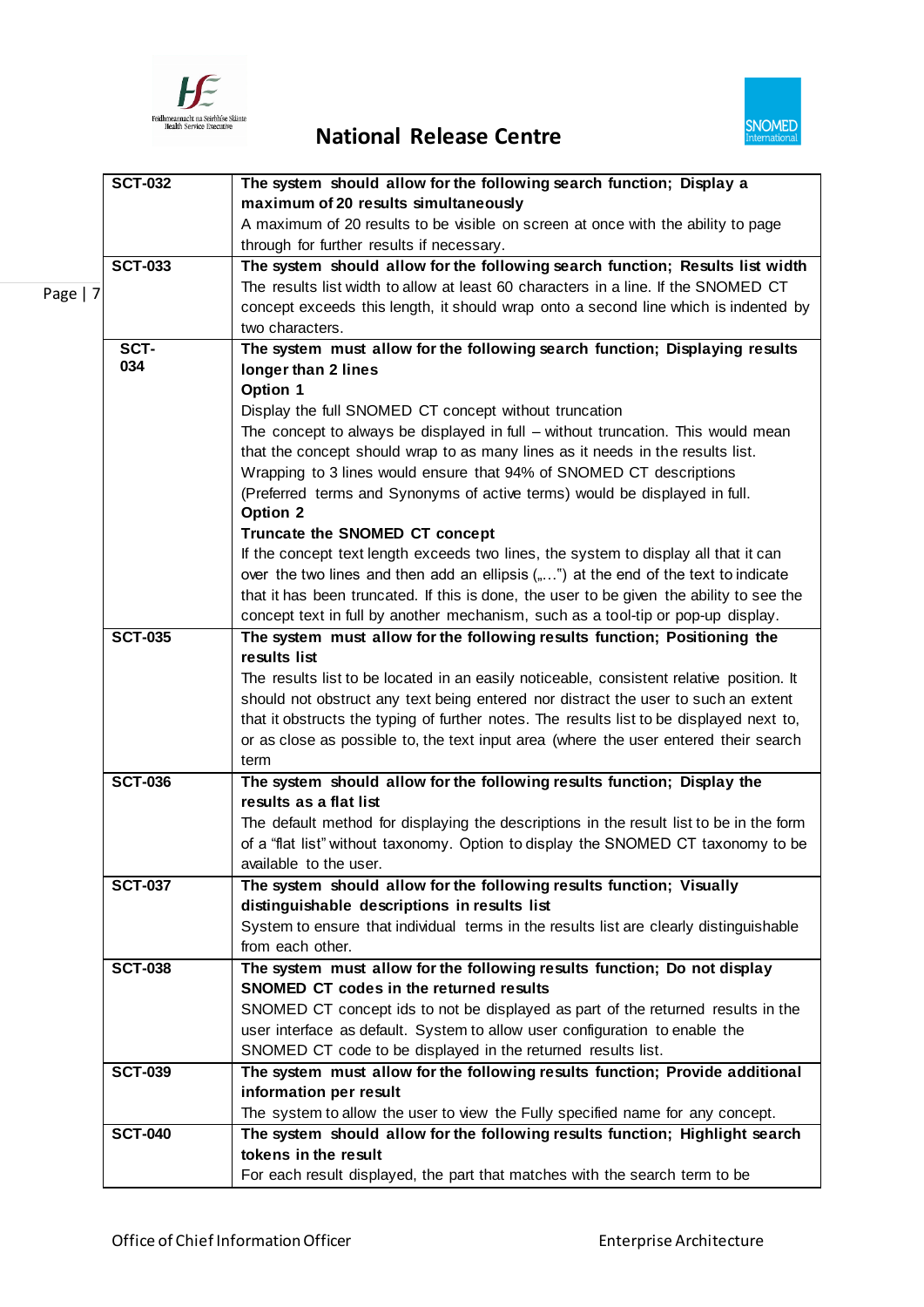

# Fédihmeannacht na Seirthise Sláine<br> **National Release Centre**



|          |                | highlighted.                                                                                                                                                          |
|----------|----------------|-----------------------------------------------------------------------------------------------------------------------------------------------------------------------|
|          | <b>SCT-041</b> | The system should allow for the following results function; Prioritise some                                                                                           |
|          |                | descriptions by putting them to the top of the results list                                                                                                           |
|          |                | Some descriptions are more likely to be chosen by the user, they should be given a                                                                                    |
|          |                | higher priority than other descriptions by placing them at the top of the results list                                                                                |
| Page   8 |                | making them easier for users to locate. Some examples of these could be the                                                                                           |
|          |                | following type of matches:-                                                                                                                                           |
|          |                | Exact matches<br>$\bullet$                                                                                                                                            |
|          |                | Near matches<br>$\bullet$                                                                                                                                             |
|          |                | Frequently used terms<br>$\bullet$                                                                                                                                    |
|          |                | There may also be different variations of "Frequently used terms", those based                                                                                        |
|          |                | upon frequency of terms chosen by the user, or by the local department, or<br>frequency of use within a particular specialty. In the case of a locally produced list, |
|          |                | this would need to be managed by the supplier who created it.                                                                                                         |
|          | <b>SCT-042</b> | The system should allow for the following results function; Provide ability to                                                                                        |
|          |                | apply different ordering to results list                                                                                                                              |
|          |                | In order to find the wanted concept, system to provide the user the ability to switch                                                                                 |
|          |                | between ordering strategies. At all times, it should be clear to the user which                                                                                       |
|          |                | ordering strategy is in use.                                                                                                                                          |
|          | <b>SCT-043</b> | The system should allow for the following results function; Highlight                                                                                                 |
|          |                | favourites appearing in results list                                                                                                                                  |
|          |                | If the results list contains one of the user's favourites, this term should be                                                                                        |
|          |                | highlighted so the user is made aware of this, or the term to be put at the top of the                                                                                |
|          |                | results list.<br>Any highlighting to be done in a way that the user's attention is drawn to this result.                                                              |
|          | <b>SCT-044</b> | The system must allow for the following results function; Display number of                                                                                           |
|          |                | results returned                                                                                                                                                      |
|          |                | The system to display the number of results returned for each search so the end                                                                                       |
|          |                | user is aware of the number of matches when they are shown say the first 20.                                                                                          |
|          | <b>SCT-045</b> | The system must allow for the following results function; Explicitly state                                                                                            |
|          |                | when no results are found                                                                                                                                             |
|          |                | When no results are returned, the system should clearly state this.                                                                                                   |
|          | <b>SCT-046</b> | The system should allow for the following results function; With no results                                                                                           |
|          |                | returned, offer further assistance                                                                                                                                    |
|          |                | If the system returns no results, the system to offer further assistance to the user.                                                                                 |
|          | <b>SCT-047</b> | The system must allow for the following results function; Provide an option                                                                                           |
|          |                | to expand beyond the default context                                                                                                                                  |
|          |                | Where a user is searching within the default context and the desired term cannot                                                                                      |
|          |                | be found, users to be allowed to search outside of this (e.g. search beyond their                                                                                     |
|          |                | current specialty across other specialties). This only applies when the context has                                                                                   |
|          | <b>SCT-048</b> | been sensibly restricted to acceptable results.<br>The system should allow for the following results function; Provide                                                |
|          |                | hierarchical browsing for refinement                                                                                                                                  |
|          |                | System to allow users to refine a concept in the results list by browsing other                                                                                       |
|          |                | concepts that are hierarchically related to it. The related concepts may include the                                                                                  |
|          |                | following:                                                                                                                                                            |
|          |                | Parents of the selected concept.<br>$\bullet$                                                                                                                         |
|          |                | Children of the selected concept.                                                                                                                                     |
|          |                | Siblings of the selected concept (that is, the children of the concepts"                                                                                              |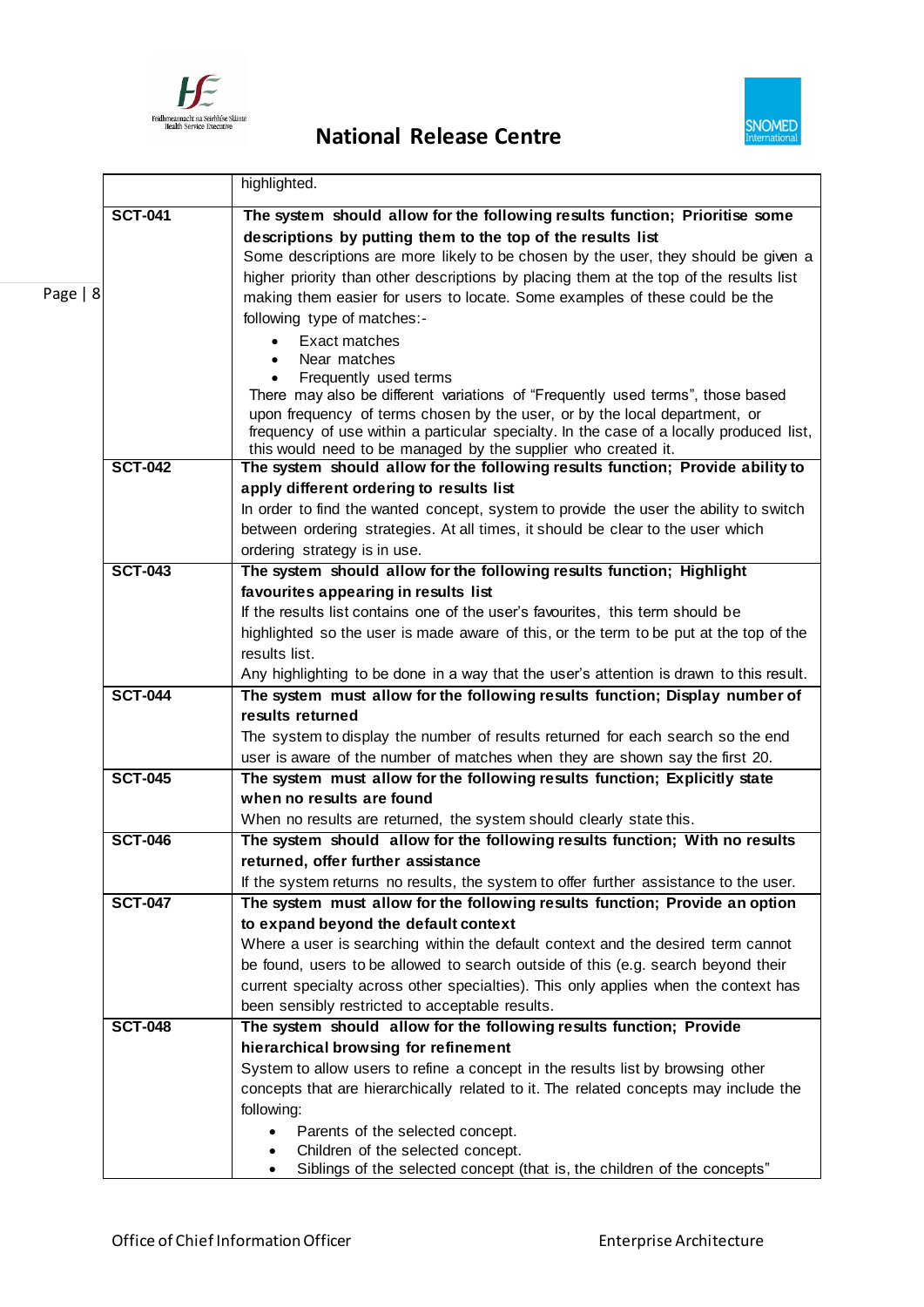



|          |                | parents).                                                                                                                                                                                                                                       |
|----------|----------------|-------------------------------------------------------------------------------------------------------------------------------------------------------------------------------------------------------------------------------------------------|
|          |                | System to clearly distinguish between the parents, siblings and children of a<br>selected concept. This search technique may be initiated by pressing an icon, a<br>function key and how the developer deems fits their standard UI approaches. |
| Page   9 | <b>SCT-049</b> | The system must allow for; control of the clinical data input and selection                                                                                                                                                                     |
|          |                | process entirely by mouse, entirely by keyboard, entirely by touchscreen,                                                                                                                                                                       |
|          |                | and a combination of any 3.                                                                                                                                                                                                                     |
|          |                | The system to allow the user to trigger the search, navigate the results list and                                                                                                                                                               |
|          |                | select a result using the keyboard/ mouse or touchscreen, this would include:                                                                                                                                                                   |
|          |                | Allow the <enter> key to trigger the search.</enter>                                                                                                                                                                                            |
|          |                | When the result list is populated, the user to be able to directly give focus                                                                                                                                                                   |
|          |                | to and navigate up/down the results list with arrow keys or mouse.<br>Allow the <enter> key or double click to select a term from the results list</enter>                                                                                      |
|          |                | and populate the search text field.                                                                                                                                                                                                             |
|          | <b>SCT-050</b> | The system should allow for the following results function; Display the                                                                                                                                                                         |
|          |                | selected concept as the encoded concept                                                                                                                                                                                                         |
|          |                | When the user has selected a concept from the results list, the system to replace                                                                                                                                                               |
|          | <b>SCT-051</b> | the user-typed "original" search text with the SNOMED-CT description.<br>The system should show in the text entry field that a concept has been                                                                                                 |
|          |                | encoded                                                                                                                                                                                                                                         |
|          |                | Users to be able to distinguish between text in the search text entry field that has                                                                                                                                                            |
|          |                | been encoded, and text that has simply been typed into (which has yet to be                                                                                                                                                                     |
|          |                | encoded.                                                                                                                                                                                                                                        |
|          |                | This can be done by styling the text or the text entry field differently when it                                                                                                                                                                |
|          |                | contains an encoded field or just normal text.                                                                                                                                                                                                  |
|          | <b>SCT-052</b> | The system should allow for the following results function Re-selecting a                                                                                                                                                                       |
|          |                | result                                                                                                                                                                                                                                          |
|          |                | Once a concept has been selected from the results list and this has been added to                                                                                                                                                               |
|          |                | the search text entry field, the user to still be able to easily go back to the results                                                                                                                                                         |
|          |                | list and select a different concept.                                                                                                                                                                                                            |
|          |                | When the user does return to the results list, they should not have to re-enter their                                                                                                                                                           |
|          |                | original search text. They should also not have to re-start the search. The results                                                                                                                                                             |
|          |                | list to still present the results from the previously entered search text.                                                                                                                                                                      |
|          |                | In addition, any other settings that the user had made (e.g. changed the default                                                                                                                                                                |
|          |                | ordering, opted for taxonomy browsing, searching across other specialties and so                                                                                                                                                                |
|          |                | on) to also be presented as they were previously.                                                                                                                                                                                               |
|          | CT-053         | The system must not require nor allow the user to choose the clinical<br>terminology                                                                                                                                                            |
|          |                | The clinical terminology should be automatically set $-$ the user should not be asked                                                                                                                                                           |
|          |                | or offered to choose a different one                                                                                                                                                                                                            |
|          | <b>SCT-054</b> | The Vendor must have the ability to take in RF2 files and Ref sets they should                                                                                                                                                                  |
|          |                | never be more than n-2 releases (i.e. 18 months) behind the International release.                                                                                                                                                              |
|          |                | And include the most recent edition/version of SNOMED CT as well as Irish                                                                                                                                                                       |
|          |                | defined ref sets as released by the Irish National Release Centre                                                                                                                                                                               |
|          | <b>SCT-055</b> | The system must have the capacity to take in mappings to other                                                                                                                                                                                  |
|          |                | terminologies/classifications where available from the Irish NRC such as ICD-                                                                                                                                                                   |
|          |                | 10, ICPC2, LOINC, Orphanet codes, and make the mappings available in the                                                                                                                                                                        |
|          |                | relevant contexts. inclusion in generated documents, reports and data extracts.                                                                                                                                                                 |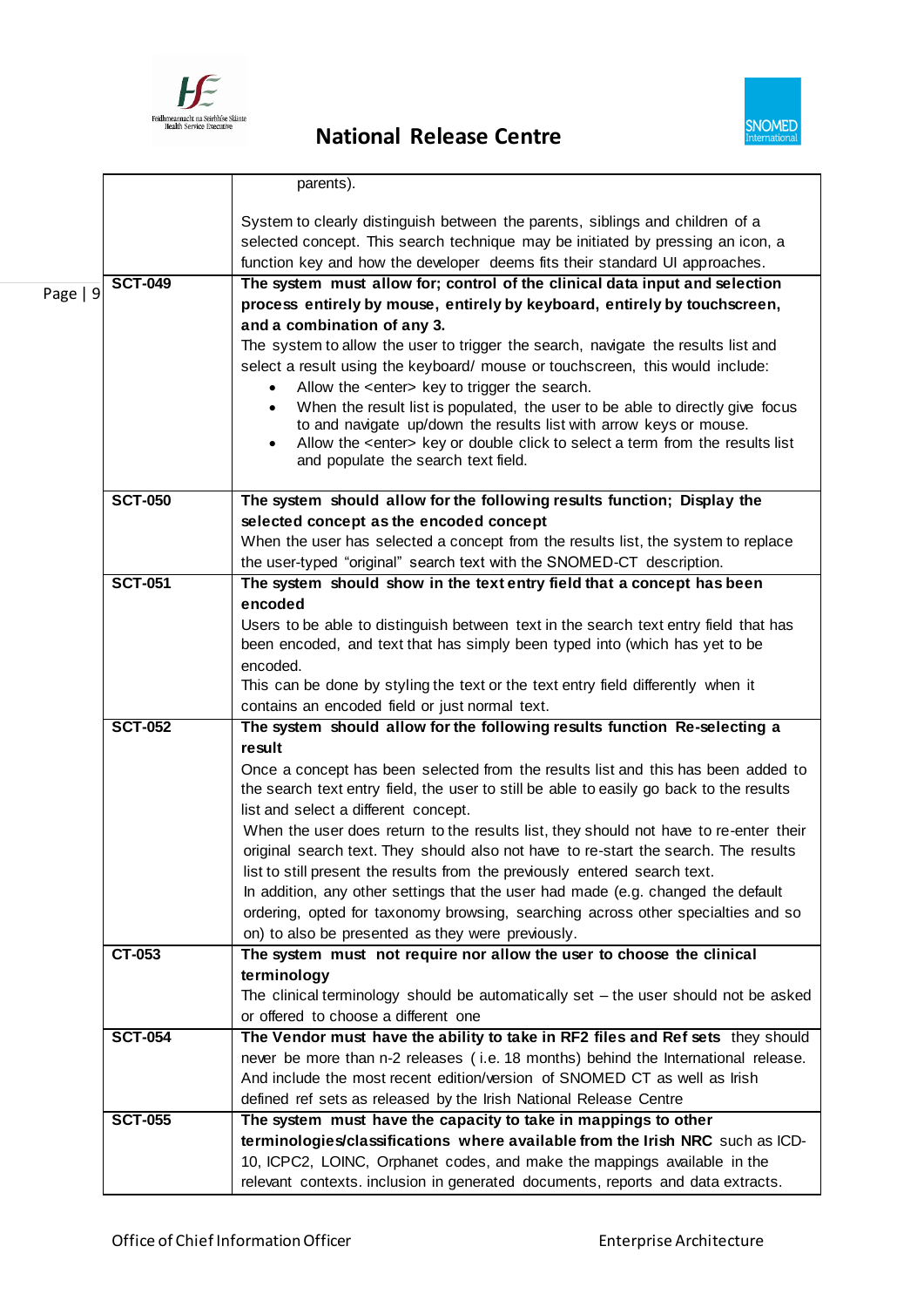

 $\mathbf{r}$ 



ī

|           | <b>SCT-056</b> | The Vendors must engage with the NRC if additional content is required,                                                              |
|-----------|----------------|--------------------------------------------------------------------------------------------------------------------------------------|
|           |                |                                                                                                                                      |
|           | <b>SCT-057</b> | The system must allow for the following results function Support searching for                                                       |
|           |                | SNOMED CT concepts using any term that is preferred or acceptable in the                                                             |
| Page   10 |                | national language reference set.                                                                                                     |
|           | <b>SCT-058</b> | The system must allow for the following results function; Include one of the                                                         |
|           |                | following options for each SNOMED CT coded data element (depending on user                                                           |
|           |                | preferences and local requirements for standardization of interface terms):                                                          |
|           |                | Upon selection of a concept, use the term entered by the user to display<br>$\bullet$<br>the selected concept; OR                    |
|           |                | Upon selection of a concept, use the preferred term from the national<br>language reference set) to display the selected concept; OR |
|           |                | Upon selection of a concept, use the preferred term from the specialty, care-                                                        |
|           |                | setting, regional, or institution specific language reference set to display the                                                     |
|           |                | selected concept                                                                                                                     |
|           | <b>SCT-059</b> | The system should allow for the following search function For each SNOMED                                                            |
|           |                | CT coded data element, only allow searching and selection of concepts from the                                                       |
|           |                | SNOMED CT subset that has been specifically bound to that data element                                                               |
|           | <b>SCT-060</b> | The system should allow for the following search function Support searching                                                          |
|           |                | for SNOMED CT concepts using any term that is preferred or acceptable in the                                                         |
|           |                | national language reference set.                                                                                                     |
|           | <b>SCT-061</b> | The system should allow for the following results function For each                                                                  |
|           |                | SNOMED CT coded data element bound to a subset containing more than 20                                                               |
|           |                | concepts, display the most frequently selected concepts (for the given user) at the<br>top of the list.                              |
|           | <b>SCT-062</b> | The system should allow for the following results function As the user types                                                         |
|           |                | each character into a SNOMED CT coded data element, limit the selection of                                                           |
|           |                | concepts to those with a preferred or acceptable term that matches the characters                                                    |
|           |                | types (using a 'word prefix any order' algorithm), and use auto-complete when only                                                   |
|           |                | one option is available for selection. When displaying the list of possible matches,                                                 |
|           |                | display the concept with the shortest matching term first.                                                                           |
|           | <b>SCT-063</b> | The system should allow for the following function For each free text data                                                           |
|           |                | element that records clinical information (e.g. Past history, Clinical notes) use                                                    |
|           |                | SNOMED CT-enabled Natural Language Processing techniques to suggest                                                                  |
|           |                | appropriate SNOMED CT codes and expressions (including appropriate contextual                                                        |
|           |                | information)                                                                                                                         |
|           | <b>SCT-064</b> | The system must allow for the following function Support the capture of                                                              |
|           |                | SNOMED CT post coordinated expressions using predefined expression templates                                                         |
|           |                | and automatically-generated interface terms - for laterality, allergies and family                                                   |
|           | <b>SCT-065</b> | history.<br>The system should allow for the following function Store the SNOMED CT                                                   |
|           |                | concept identifier (or SNOMED CT expression) together with the term selected by                                                      |
|           |                | the user in the EHR /ICT solution for SNOMED CT coded data element.                                                                  |
|           | <b>SCT-066</b> | The system should allow for the following function Ensure that the context of                                                        |
|           |                | each SNOMED CT concept identifier or expression is clearly represented in either                                                     |